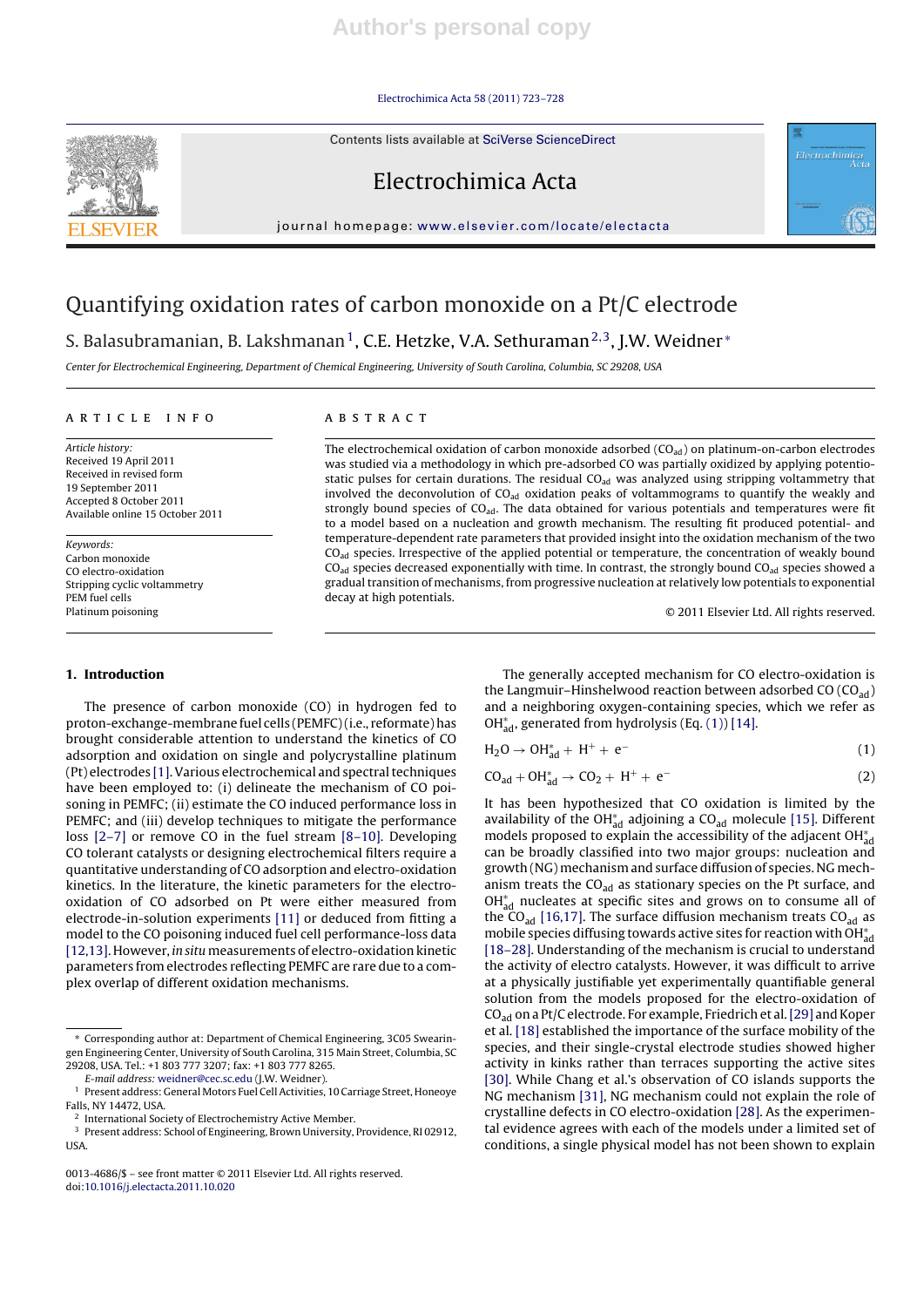the CO electro-oxidation rates under most of the possible conditions.

In addition,  $CO<sub>ad</sub>$  stripping cyclic voltammetry (CO-SCV) on Pt electrodes shows a dual peak response during the electro-oxidation of CO<sub>ad</sub> [14,32]. Gilman attributed this to the two prominent CO adsorption forms (ad-species) – atop and bridged [14], which were first observed by Eischens and Pliskin through infrared techniques [33], and represented by the superscripts I and II, respectively. Various explanations presented in the literature for the two CO adspecies include: particle size variation [27,34,35], terrace vs. edge sites distribution [36], crystallographic orientation [24,28,37], difference in nucleating sites of oxygen-containing species [19] and difference in the mobility of surface species on different crystal facets [38]. The widely accepted view is that the differences in the pattern of adsorption on Pt exhibit the two oxidation peaks in a CO-SCV [5,25,39–50]. By deconvoluting the dual peak in the voltammogram into individual peaks, representing the two adspecies, our group has quantified desorption and rearrangement kinetics of the two CO ad-species over polycrystalline platinum supported on carbon (Pt/C) electrodes [51].

The objective of this work is to develop and test a semi-empirical methodology to understand the potentiostatic oxidation mechanism and quantify the rates for the two distinct CO ad-species on a polycrystalline Pt/C electrode. This was done by quantifying the residual CO<sub>ad</sub> after applying potentiostatic pulses for certain durations on a Pt/C electrode with pre-adsorbed CO. The residual  $CO<sub>ad</sub>$  is quantified by CO-SCV. The dual peaks observed in the CO-SCV were deconvoluted into two Gaussian peaks representing the two CO ad-species. This procedure was repeated for different pulse durations under a constant potential to obtain the change in the overall CO coverage with pulse time. The electro-oxidation kinetic parameters of the two ad-species were deduced by fitting an equation derived from the NG mechanism with the fractional unreacted  $CO<sub>ad</sub>$ for different pulse durations. The model predictions of the CO adspecies coverage were compared and validated with the individual ad-species coverage estimated from the deconvoluted CO-SCV.

## **2. Experimental**

#### 2.1. Experimental setup

The membrane electrode assembly (MEA) used has a Nafion 115 membrane sandwiched between two polycrystalline Pt/C (XC-72R, E-Tek) electrodes with a Pt loading of 0.5 mg/cm<sup>2</sup> coated over a carbon cloth gas with an area of  $10 \text{ cm}^2$ . The MEA was assembled into a cell with single-channeled serpentine graphite flow fields. The electrodes were conditioned as reported in our previous work [51]. A gas concentration of 500 ppm of CO in nitrogen, flowing at the rate of  $100 \text{ cm}^3/\text{min}$  for 5 min was used as the CO source to saturate the working electrode. A gas mixture of 4% hydrogen in nitrogen was fed to (100 cm<sup>3</sup>/min) the other electrode, which acted as both a counter and reference electrode. All the gases used were procured from Air Products, Inc. and were certified as ultra-high purity. The electrochemical experiments were conducted using a M263A potentiostat/galvanostat from Princeton Applied Research, Inc. and ECHEM software from EG&G.

#### 2.2. CO electro-oxidation and SCV

To estimate the oxidation rate of  $CO<sub>ad</sub>$ , a potentiostatic pulse was applied on a CO-saturated electrode for certain duration,  $t_d$ , at a constant temperature, followed by a CO-SCV. The SCV is carried out by scanning the electrode between 50 and 1100 mV with respect to the reference electrode for 3 cycles at a rate of 50 mV/s. The CO-SCV gives the quantity of unreacted CO after the pulse. The



**Fig. 1.** Anodic scans of cyclic voltammograms obtained on a 40% Pt/C electrode at 45 ◦C and atmospheric pressure. The dotted line represents Pt and the solid line represents Pt pre-adsorbed with CO. Inset shows the deconvolution of the CO oxidation peaks as two Gaussian peaks.

change in the quantity of the unreacted  $CO<sub>ad</sub>$  after different pulse durations indicates the oxidation rate of  $CO<sub>ad</sub>$  for that particular applied potential. This procedure of CO saturation and potentiostatic oxidation followed by stripping voltammetry is repeated for pulses of different durations, at different applied potentials in the range of 450–700 mV and for temperatures of 25, 45, 60 and 70 $\degree$ C.

## 2.3. Analysis of a CO-SCV

Fig. 1 compares the anodic scans of CO-SCV (line) and a blank with no pre-adsorbed CO (dashed line). Compared to the blank one, hydrogen oxidation (<400 mV) is negligible in the CO-SCV. This is due to the occupation of active sites by  $CO<sub>ad</sub>$ . Whereas in the CO oxidation region (400–900 mV), the dual peaks in CO-SCV represent the electro-oxidation of the two CO ad-species. As the blank did not have  $CO<sub>ad</sub>$ , there was no peak in that potential range. The net charge, corresponding to the area under the dual peak, includes the charge for CO electro-oxidation as in Eqs. (1) and (2). To correct for the background current including double layer capacitance and Pt oxidation, the anodic current response of the blank was subtracted from CO-SCV. The area under the background corrected CO oxidation current is shown as the shaded region in the potential range from 400 to 900 mV. All of the CO oxidation peaks presented henceforth are background corrected CO oxidation peaks obtained from respective CO-SCV.

## 2.4. Deconvolution of the CO oxidation peaks

The magnified portion of the background corrected CO oxidation peaks is shown in the inset of Fig. 1. The dual peak was deconvoluted as two individual Gaussian peaks representing the two ad-species,  $\mathrm{CO}_\mathrm{ad}^\mathrm{I}$  and.  $\mathrm{CO}_\mathrm{ad}^\mathrm{II}$  For more information on the deconvolution of peaks, please refer to our previous work [51]. The peak at lower potential was assigned to CO $_{\rm ad}^{\rm I}$  and the peak at higher potential was assigned to CO $_{\text{ad}}^{\text{II}}$ . The oxidation charge for each of the ad-species was estimated by integrating the background corrected and deconvoluted oxidation current peaks over time and was referred as  $Q<sup>I</sup>$  and  $Q<sup>II</sup>$ , respectively. This charge is proportional to the quantity of the unreacted CO ad-species on the Pt/C electrode (Refer Eqs. (1) and (2)). The fractional coverage of unreacted CO<sub>ad</sub> was estimated by taking the ratio of  $CO<sub>ad</sub>$  coverage after the application of a potential pulse with respect to the saturation  $CO<sub>ad</sub>$  coverage with no pulse applied.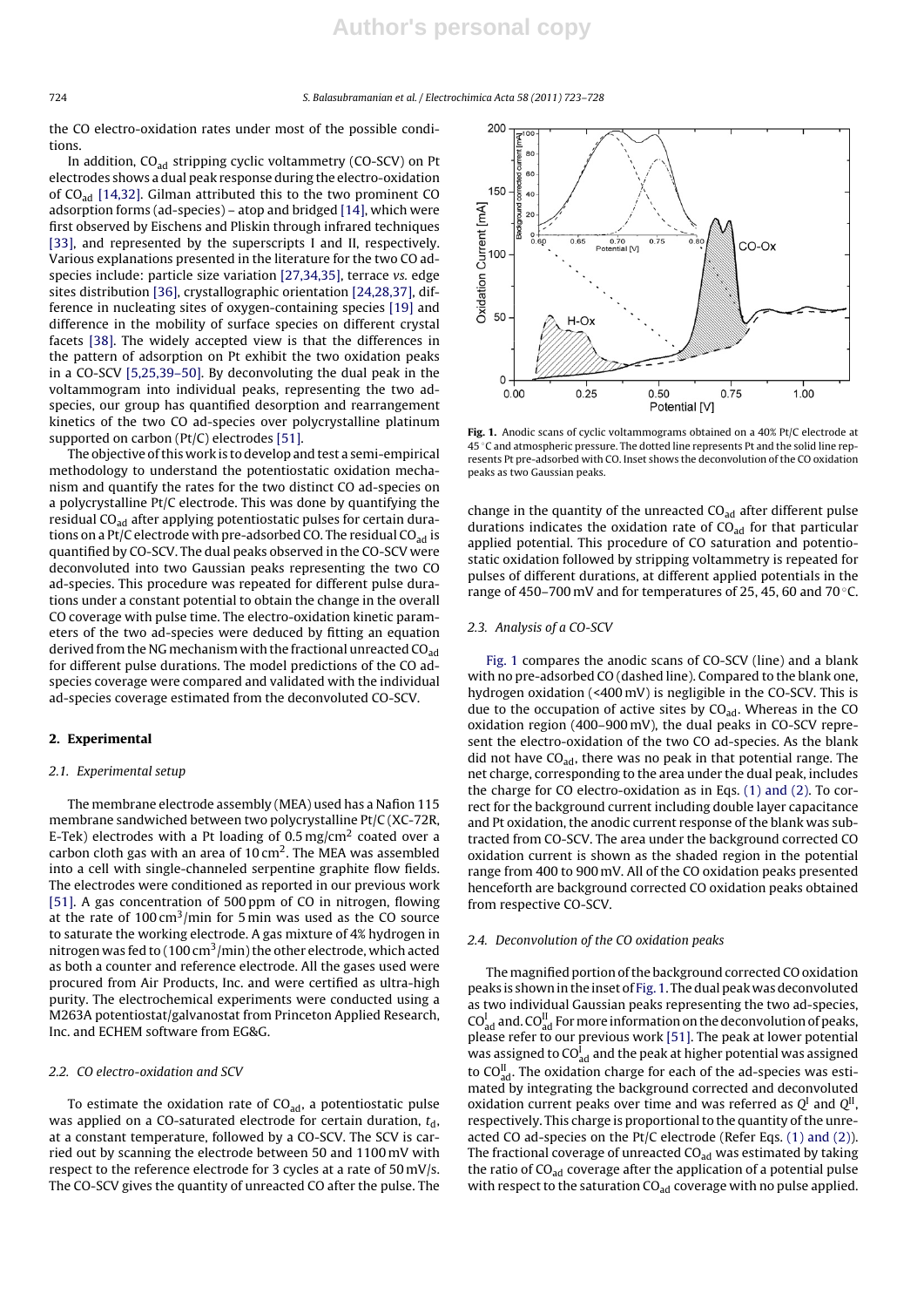The fractional surface coverage of each of the CO ad-species ( $\theta^{\text{I}}$  and  $\theta^{\text{II}}$ ) is defined in Eqs. (3) and (4).

$$
\theta^{\mathbf{I}} = \frac{\mathbf{Q}^{\mathbf{I}}}{\left[\mathbf{Q}^{\mathbf{I}} + \mathbf{Q}^{\mathbf{II}}\right]_{t=0}}\tag{3}
$$

$$
\theta^{\text{II}} = \frac{Q^{\text{II}}}{\left[Q^{\text{I}} + Q^{\text{II}}\right]_{t=0}}\tag{4}
$$

The total initial fractional coverage of CO saturated electrode, when no pulse applied, is taken as unity (i.e.,  $\theta_{t=0}^{T} = \theta_{t=0}^{1} + \theta_{t=0}^{II} = 1$ ). The change in the total quantity of  $CO_{ad}$  with pulse time is taken as the fractional change in  $CO<sub>ad</sub>$  from the initial saturation  $CO<sub>ad</sub>$  coverage.

#### 2.5. Model equations

The electro-oxidation of CO<sub>ad</sub> is a surface reaction between CO ad-species and neighboring OH $_{\mathrm{ad}}^*$  formed from the hydrolysis of water. The oxidation rates of the two CO ad-species are assumed proportional to the rate of change of these individual CO coverages since the rates for desorption and re-arrangement estimated in our previous work [51] are orders of magnitude less than the oxidation rates measured here.

According to NG mechanism,  $CO<sub>ad</sub>$  electro-oxidation rate increases with the rate of nucleation and growth of OH $_{\rm ad}^*$  islands and then decreases as these growing OH $_{\rm ad}^*$  islands overlap resulting in the shrinkage of  $CO<sub>ad</sub>$  islands [16]. Vollhardt and Retter lumped the nucleation, growth and collapse of islands to a simple expression of fractional coverage as a function of time as [52],

$$
\theta_t = \theta_{t=0} \exp(-Kt^X) \tag{5}
$$

where  $K$  is the lumped rate constant and  $X$  is the order of time.  $X$ indicates the type of NG mechanism and takes the values 1, 2 or 3 for the limiting cases of exponential decay, instantaneous nucleation and progressive nucleation [52], respectively. Here we extend this relationship for two independent populations of CO ad-species to obtain the follow expression for the fractional coverage of CO:

$$
\theta_t^T = \theta_{t=0}^{\text{l}} \exp(-K^{\text{l}} t^{X^{\text{l}}}) + \theta_{t=0}^{\text{II}} \exp(-K^{\text{II}} t^{X^{\text{II}}}) \tag{6}
$$

We consider  $X^I$  and  $X^{II}$  as parameters that change with temperature and potential to incorporate the changing nature of oxidation mechanism from progressive nucleation to exponential decay mechanism.

## **3. Results and discussion**

#### 3.1. Effect of oxidation time

Fig. 2 shows the effect of pulse duration on the CO oxidation peaks obtained at 45 ◦C for the potential 550 mV. With the increase in the duration of potential pulse, the height of the CO oxidation peaks decreased. The height of peak 1 decreased more rapidly than that of peak 2. For the pulse duration of 240 s, the peak 1 is absent indicating a complete oxidation of the.  $\mathrm{CO}^\mathrm{I}_\mathrm{ad}$  The slower oxidation rate of CO $_{\mathrm{ad}}^{\mathrm{II}}$  indicates the difference in the oxidation rates of the two ad-species.

The integrated total charge under the  $CO<sub>ad</sub>$  oxidation peaks, obtained at 45 ◦C for different durations of 550 mV potential pulse, were fit to Eq. (6) to obtain and the parameters  $K^{I,II}$  and  $X^{I,II}$ . These data ( $\blacklozenge$ ) and the resulting fit ( $-$ ) are shown in Fig. 3. Also shown in Fig. 3 are the data for the deconvoluted CO<sub>ad</sub> coverages ( $\Delta$ ,  $\blacktriangle$ ) and those predicted from the individual terms in Eq. (6)  $(\cdots, -)$ . The excellent agreement between the predictions from the individual terms and the deconvoluted data provide additional confidence in the fit. As seen in Fig. 3, the total coverage rapidly declines during



**Fig. 2.** CO oxidation peaks obtained from baseline corrected CO-SCVs on CO saturated Pt/C electrode after applying pulse potential 550 mV for different durations at 45 ◦C.

the initial period, followed by a more gradual decline. The sharp initial drop in the overall coverage agrees with the exponential decay in the CO $_{\rm ad}^{\rm I}$  ad-species. The delay in oxidation of the CO $_{\rm ad}^{\rm II}$  ad-species is attributed to slow rate of initiation of the nucleation of the OH $_{\rm ad}^*$ islands. This is evident from the fitted values of X for  $CO_{ad}^I$  and  $CO_{ad}^{II}$ ad-species, which are 1 and 2.3 corresponding to exponential decay and nucleation and growth mechanisms, respectively.

## 3.2. Effect of applied potential

Fig. 4 shows the base-line corrected CO oxidation peaks obtained after applying pulse potentials (550, 600, 650, 700 mV) for 10 s at 45 °C of the CO saturated Pt electrode. This figure shows the effect of applied potential on the oxidation of  $CO<sub>ad</sub>$  from the electrode surface. With the increase in applied potential, the overall area under the peaks decreased at a faster rate. The first peak decreased rapidly and its contribution was not distinguishable for the CO peaks obtained for the pulse potentials 650 and 700 mV. In addition, as the applied potential was increased, the CO oxidation time



**Fig. 3.** Comparison of the predicted and experimental fractional CO coverage at  $45^{\circ}$ C and for pulse potential of 550 mV. The line represents predictions ( $-$ , total  $CO; \dots, CO<sub>ad</sub><sup>I</sup>, -, CO<sub>ad</sub><sup>II</sup>$  and symbols show experimental values ( $\blacklozenge$ , total CO;  $\triangle$ , CO $<sub>ad</sub><sup>I</sup>$ ;  $\blacktriangle$ ,  $CO<sub>ad</sub><sup>II</sup>$ ).</sub>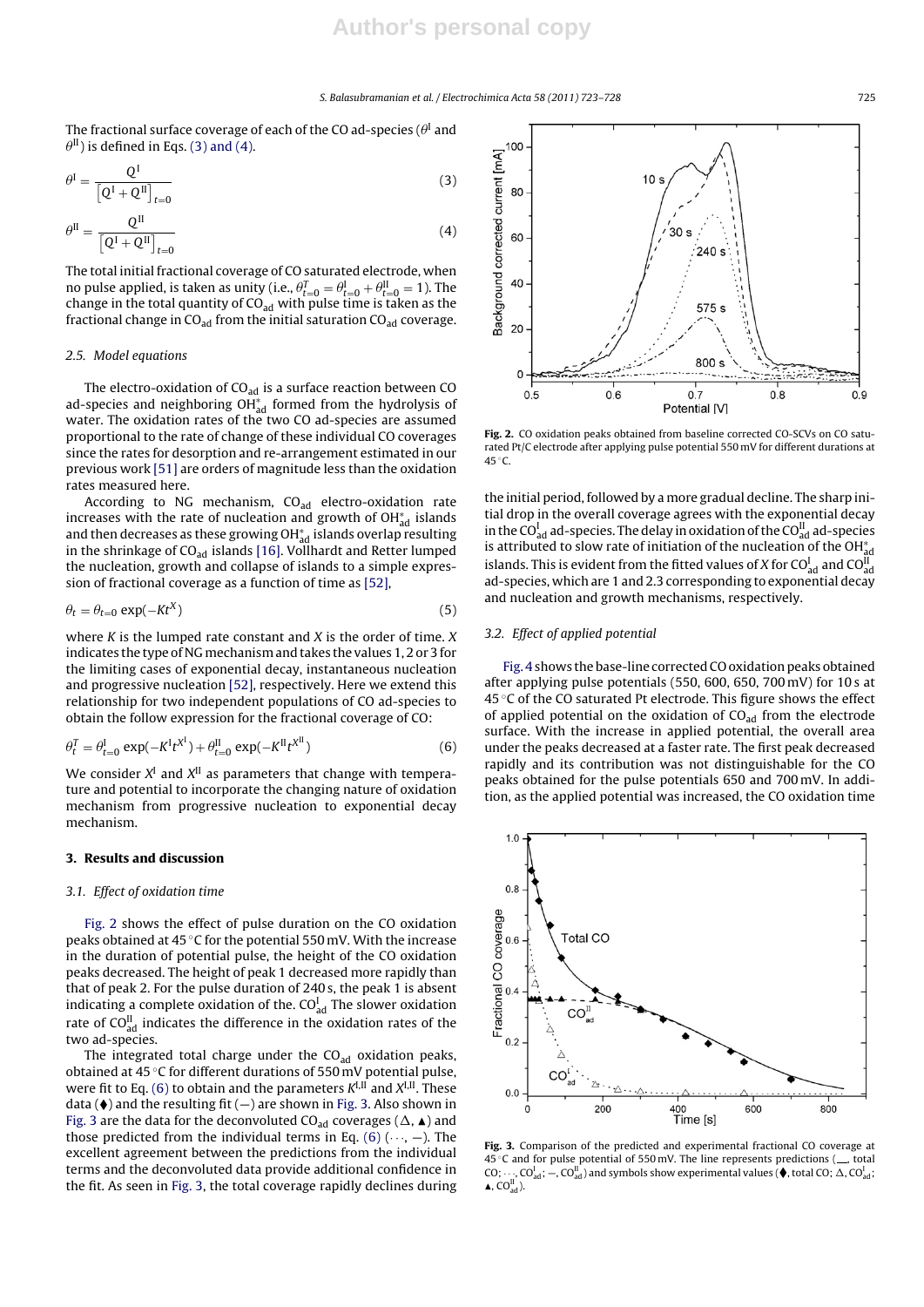726 S. Balasubramanian et al. / Electrochimica Acta *58 (2011) 723–728*



**Fig. 4.** CO oxidation peaks obtained from baseline corrected CO-SCVs on CO saturated Pt/C electrode after applying pulse potential (550, 600, 650, 700) mV for 10 s at 45 ◦C.

decreased. As expected, an increase in the pulse potential promotes the CO oxidation reaction.

Fig. 5 shows the data (symbols) for the fractional coverage vs. time for various pulse-potential amplitudes (i.e., 500–700 mV vs. DHE) at  $45^{\circ}$ C, and Eq. (6) fit to these data (lines). When 500 mV was applied, the CO coverage gradually dropped from around 1.0–0.25 after 800 s. However, when 700 mV was applied within 20 s the coverage dropped to zero. For intermediate cases of 550, 600 and 650 mV pulse, a sharp initial drop followed by a relatively stagnant period and a quick drop in the CO coverage is observed. At lower potentials, both of the CO ad-species oxidize at a very low rate. However as the potential was increased, nucleation of the OH $_{\rm ad}^*$ was facilitated near CO $_{\rm ad}^{\rm I}$  ad-species contributing to the increased oxidation of CO $_{\rm ad}^{\rm I}$ , while CO $_{\rm ad}^{\rm II}$  being relatively dormant until the nucleation of OH $_{\rm ad}^*$  starts near the CO $_{\rm ad}^{\rm II}$  islands.

## 3.3. Effect of temperature

The effect of temperature on CO oxidation is shown in Fig. 6. The CO<sub>ad</sub> oxidation peaks shifted to lower potential with the increase in



**Fig. 5.** Comparison of experimental fractional CO coverage (symbols) and fit from Eq. (6) (lines) at 45 ◦C for pulse potentials of varying amplitudes between 500 and 700 mV vs. DHE.



**Fig. 6.** CO oxidation peaks obtained from baseline corrected CO-SCVs on CO saturated Pt/C electrode after applying pulse potential of 550 mV for 10 s, for temperatures 25, 45, 60 and 70 ◦C.

temperature from 25 °C to 70 °C. Also, the total peak area decreased with increase in the temperature. For example, when the temperature was increased from 25 ◦C to 60 ◦C, CO peak area dropped from 688 to 551 mC. The distance between the peak centers decreased with an increase in the temperature. Therefore, two distinguishable peaks at 25 °C converge to indistinguishable peaks at 60 °C.

Eq. (6) was again fit to the fractional CO coverage vs. time to obtain  $K^{I,II}$  and  $K^{I,II}$  as a function of temperature for potentials between 500 and 700 mV. Figs. 7 and 8 show the potential dependence of the fitted parameters  $K<sup>I</sup>$  and  $K<sup>II</sup>$  for different temperatures (25, 45, 60 and 70 $\degree$ C), respectively. The figures show that the rate constants increase with increasing temperature and oxidation potential for both reactions. The similar slope of the lines for  $CO<sup>1</sup><sub>ad</sub>$ oxidation at 25, 45 and 60 ◦C suggest that the oxidation mechanism is the same over that temperature range. At 70 ◦C, the slope is noticeable different. For CO $_{\rm ad}^{\rm II}$ , the slopes are fairly constant from 25 to 70 °C.

Fig. 9 shows the temperature and potential dependency of parameters  $X^I$  (open) and  $X^{II}$  (closed) corresponding to the two CO ad-species. The values for  $X<sup>I</sup>$  are approximately 1.0 over the potential and temperature range studied here, suggesting that the



**Fig. 7.** Dependence of oxidation reaction rate constant  $(K^1)$  of CO $_{\text{ad}}^I$  ad-species on the potential for different temperatures (□-25, ○-45, △-60, ☆-70 °C).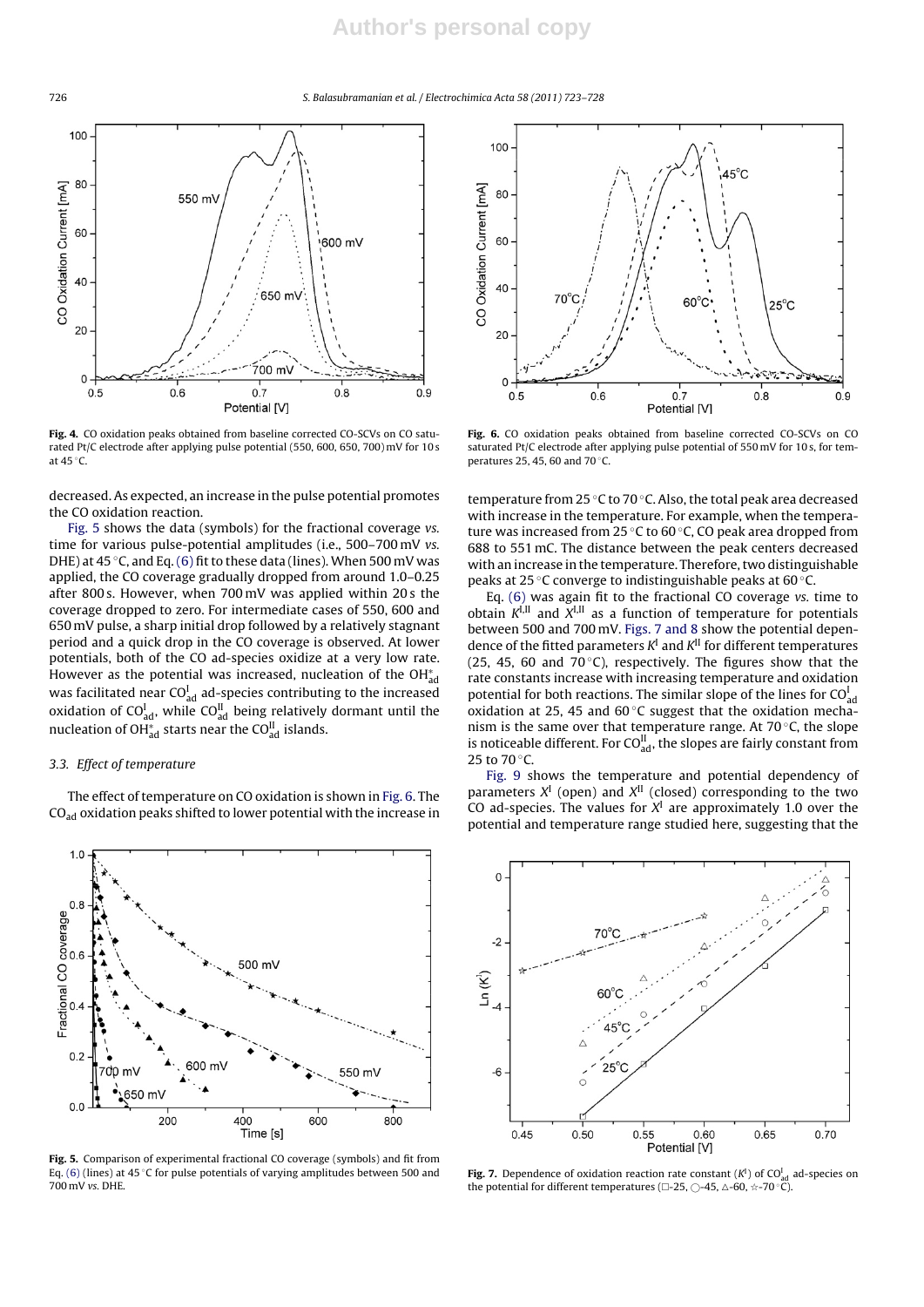

**Fig. 8.** Dependence of oxidation reaction rate constant ( $K^{\text{II}}$ ) of CO $_{\text{ad}}^{\text{II}}$  ad-species on the potential for different temperatures ( $\blacksquare$ -25,  $\blacklozenge$  -45,  $\blacktriangle$ -60,  $\star$ -70 °C).



**Fig. 9.** Order-of-time dependence of  $X^I$  and  $X^{II}$  for  $CO_{ad}^I$  (open symbols) and  $CO_{ad}^I$ (closed symbols) ad-species, respectively, on the applied potential for different temperatures in  $^{\circ}$ C ( $\Box$ ,  $\blacksquare$ , 25;  $\bigcirc$ ,  $\spadesuit$ , 45;  $\triangle$ ,  $\blacktriangle$ , 60;  $\dot{\bowtie}$ ,  $\star$ , 70).

oxidation mechanism for CO $_{\rm ad}^{\rm I}$  is exponential decay. That is, the sites neighboring  $CO<sub>ad</sub>$  contain sufficient OH $<sub>ad</sub>$  and hence the oxi-</sub> dation rate is limited by the availability of  $CO<sub>ad</sub>$ . Conversely, the value of  $X<sup>II</sup>$  decreased from approximately 3.0 towards 1.0, indicating a shift in the oxidation mechanism from progressive nucleation to exponential decay with increasing potential or temperature. The shift in mechanism is attributed to the increase in availability of sites for OH<sub>ad</sub> nuclei formation at higher temperatures or potentials. Sufficient OH $_{\text{ad}}$  surrounding strongly bound CO $_{\text{ad}}^{\text{II}}$  leads to a reaction limited by the oxidation of CO $_{\rm ad}^{\rm II}$  with OH $_{\rm ad}$ .

## **4. Conclusions**

A methodology was developed to quantify the electro-oxidation rates of the two CO ad-species on polycrystalline Pt/C porous electrode. CO pre-adsorbed on the electrode was partially oxidized by systematic application of pulse potentials, for certain durations. The residual  $CO<sub>ad</sub>$  was analyzed using stripping voltammetry that involved the deconvolution of  $CO<sub>ad</sub>$  oxidation peaks of voltammograms to quantify the weakly and strongly bound species of  $CO<sub>ad</sub>$ . The changes in the two  $CO<sub>ad</sub>$  coverages vs. time were fit to

a rate equation based on nucleation and growth mechanism. It was observed that each of the CO ad-species exhibits different oxidation mechanism. We attribute the difference to the formation and accessibility of  $OH_{ad}$  to the different ad-species. The oxidation mechanism for the strongly bound ad-species changed from progressive nucleation to exponential decay. The shift in mechanism is attributed to the increasing number of  $OH<sub>ad</sub>$  nuclei with increase in potential. The oxidation mechanism for the weakly bound ad-species exhibited exponential decay over the temperature and potential ranges studied here. Treating the CO oxidation as two distinct ad-species exhibiting different mechanisms helps to overcome the limitation of conventional approaches that explain CO oxidation via a single mechanism. Using the methodology described in this work, CO electro-oxidation can be quantified in situ for different electrocatalysts.

#### **Acknowledgement**

University of South Carolina assisted in meeting the publication costs of this article.

## **Appendix A. Nomenclature**

- List of symbols
- Q Coulombic charge
- K lumped rate constant
- X order of nucleation

#### Greek symbols

 $\theta$ fractional coverage

#### Super scripts

- I pertaining to first peak
- II pertaining to second peak
- T total CO

#### Sub scripts

- ad adsorbed
- CO pertaining to CO
- t corresponding to time 't'

#### **References**

- [1] Y. Morimoto, E.B. Yeager, Journal of Electroanalytical Chemistry 441 (1998) 77.
- [2] W.G. Golden, K. Kunimatsu, M.R. Philpott, H. Seki, Abstracts of papers of the American Chemical Society, 188 (1984) 99-Coll.
- [3] K. Kunimatsu, W.G. Golden, H. Seki, M.R. Philpott, Langmuir 1 (1985) 245.
- [4] M. Avramovivic, R.R. Adzic, A. Bewick, M. Razaq, Journal of Electroanalytical Chemistry 240 (1988) 161.
- [5] S.C. Chang, L.-W.H. Leung, M.J. Weaver, The Journal of Physical Chemistry 93 (1989) 5341.
- [6] C.K. Rhee, J.M. Feliu, E. Herrero, P. Mrozek, A. Wieckowski, Journal of Physical Chemistry 97 (1993) 9730.
- [7] E. Zippel, R. Kellner, M. Krebs, M.W. Breiter, Journal of Electroanalytical Chemistry 330 (1992) 521.
- [8] L.A. Balasubramanian, W. Huang, J.W. Weidner, Electrochemical Solid State Letters 5 (2002) A267–A270.
- [9] S. Balasubramanian, C.E. Holland, J.W. Weidner, Electrochemical and Solid-State Letters 13 (2010) B5–B7.
- [10] L.P.L. Carrette, K.A. Friedrich, M. Huber, U. Stimming, Physical Chemistry Chemical Physics 3 (2001) 320.
- S.A. Bilmes, A.J. Arvia, Journal of Electroanalytical Chemistry 361 (1993) 159. [12] T.E. Springer, T. Rockward, T.A. Zawodzinski, S. Gottesfeld, Journal of the Electrochemical Society 148 (2001) A11–A23.
- 
- [13] J.J. Baschuk, X.G. Li, International Journal of Energy Research 25 (2001) 695. [14] S. Gilman, The Journal of Physical Chemistry 67 (1963) 78.
- [15] O.V. Cherstiouk, P.A. Simonov, V.I. Zaikovskii, E.R. Savinova, Journal of Electroanalytical Chemistry 554 (2003) 241.
- [16] C. Mccallum, D. Pletcher, Journal of Electroanalytical Chemistry 70 (1976) 277.
- [17] B. Love, J. Lipkowski, ACS Symposium Series 378 (1988) 484.